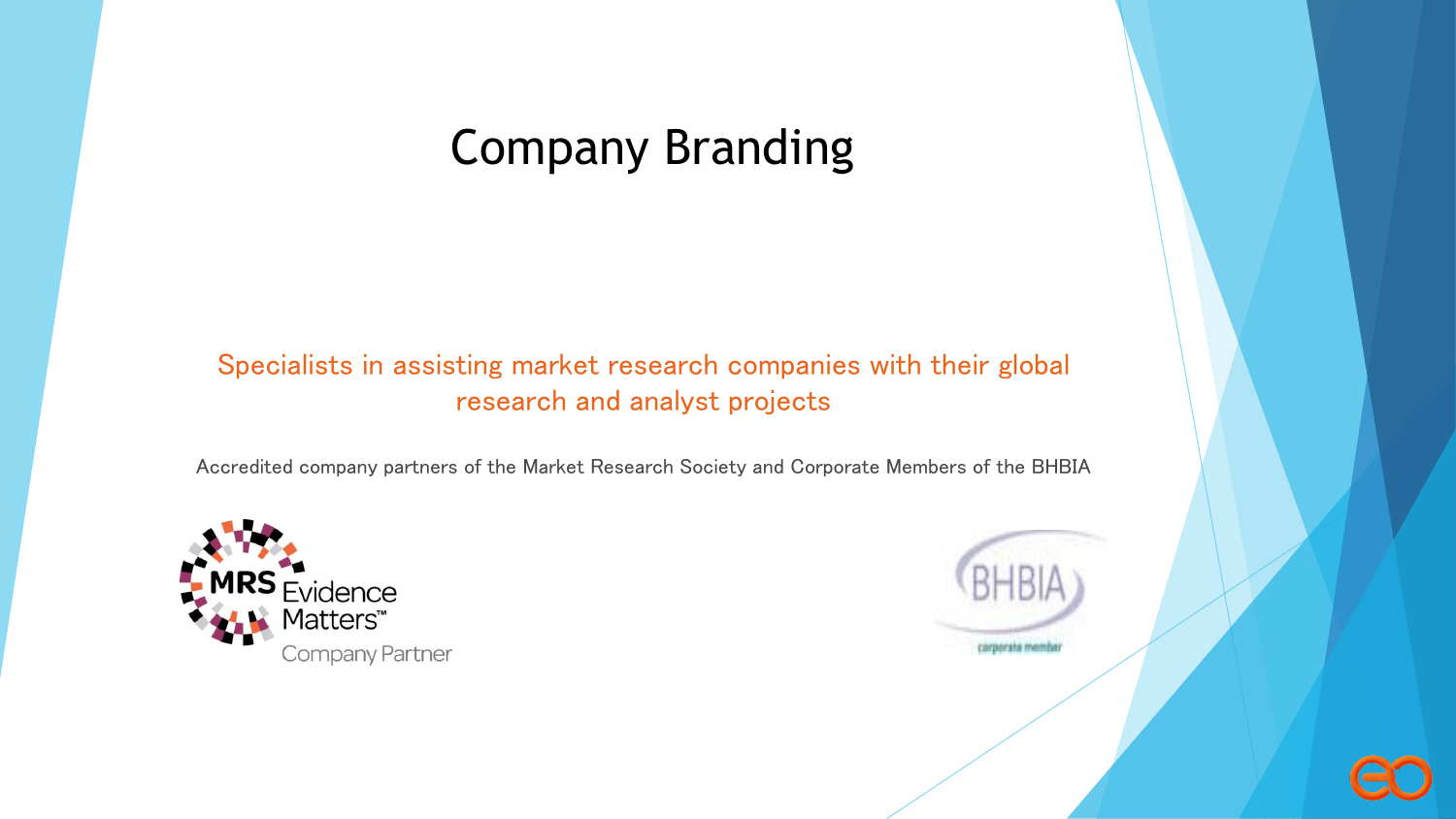# Your requirement

Analysis of specialist content on social forums in a wide variety of languages



▶ Delivery of findings in a specified format to fulfil a research brief

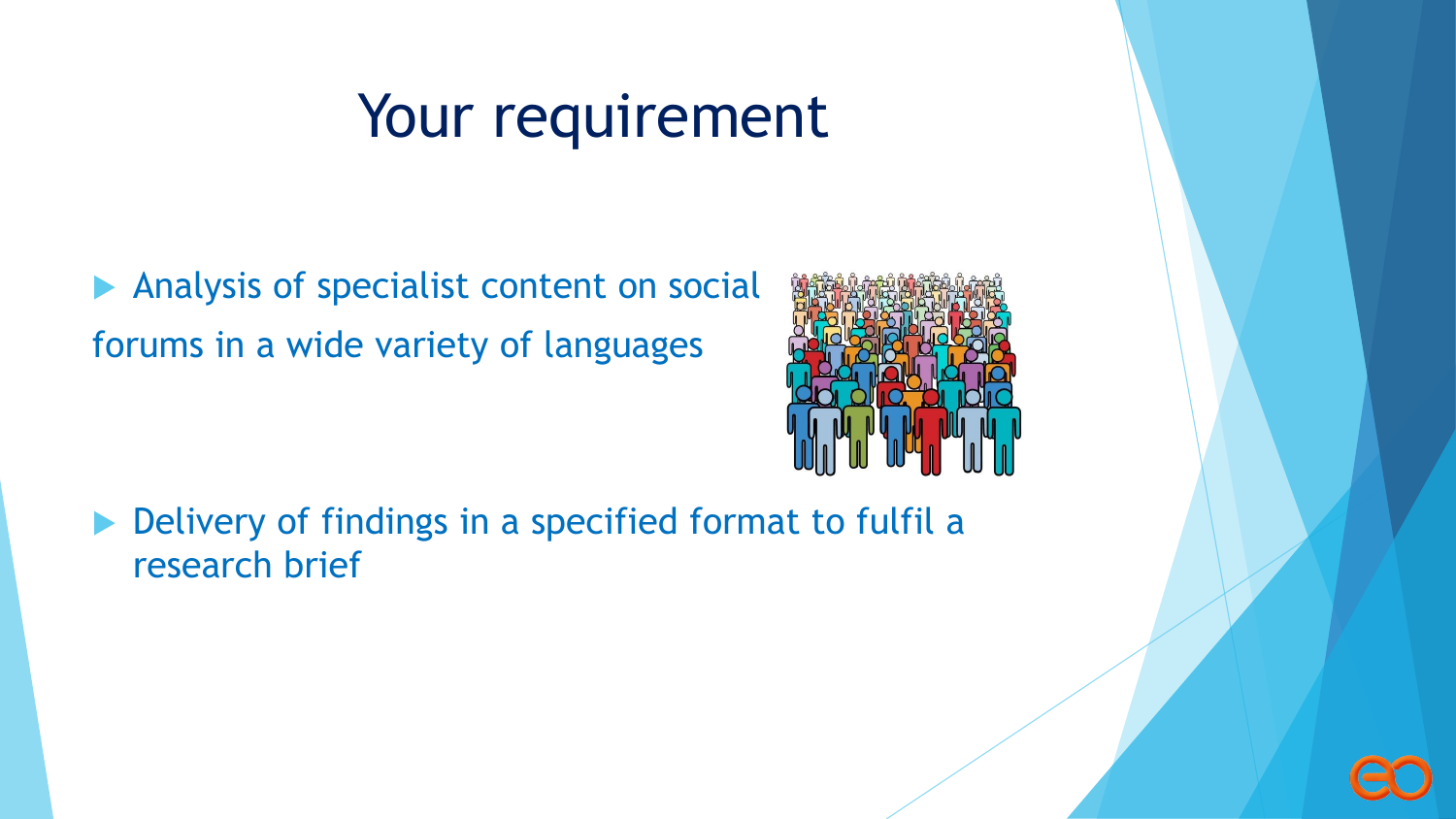# Current Method

- Recruiting freelancer analysts individually from a specific platform
- Training each freelancer in order to meet specific brief
- Managing the any pitfalls throughout the project management process
	- e.g. issues with quality, understanding of the requirements, deadlines and availability
	- = Time Consuming and Costly to Company!

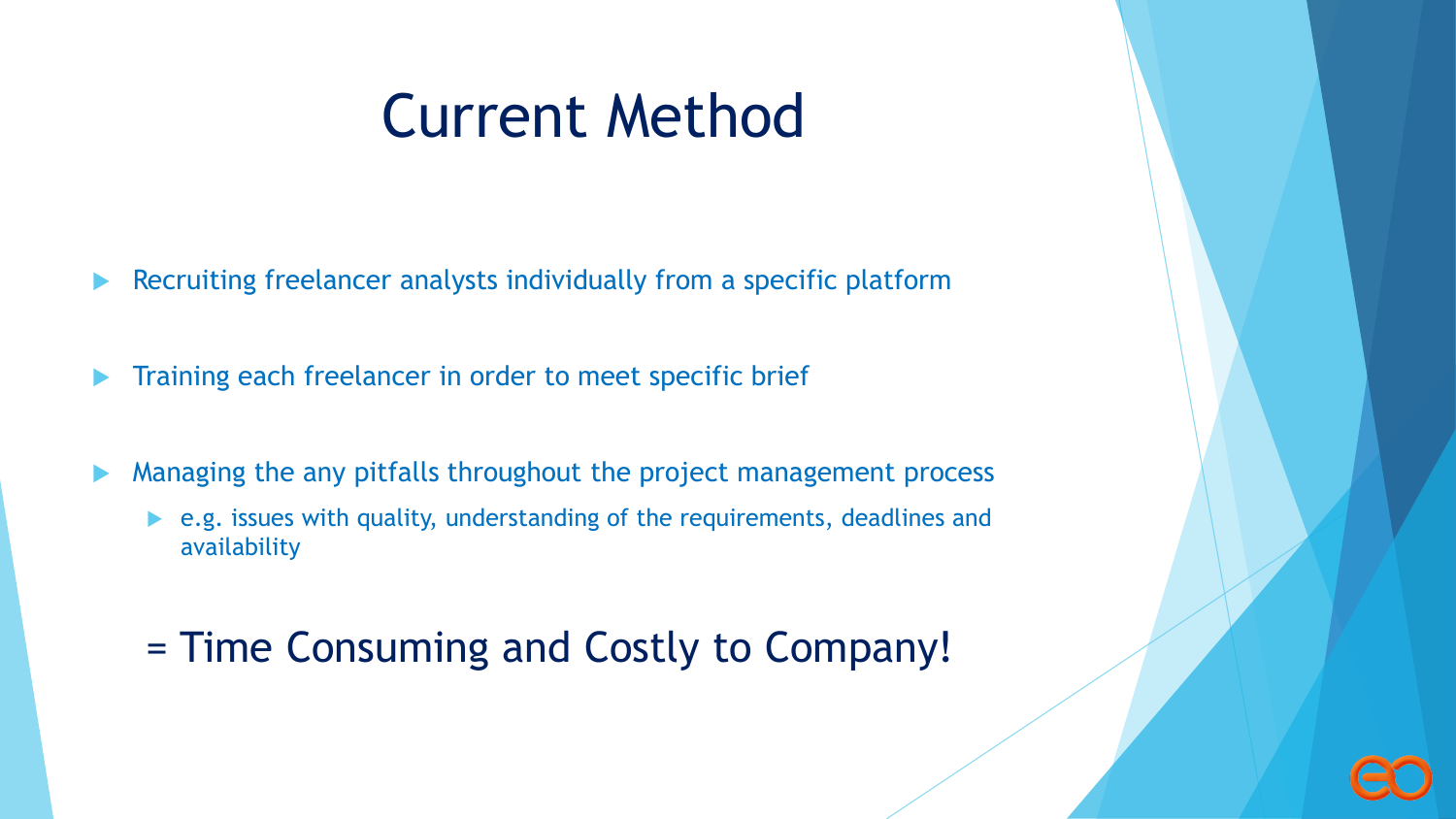### Our Solution *How can we add value?*

With our ISO quality-assured standards in place, we can offer best practice to provide you with a highquality, efficient and cost-effective solution.





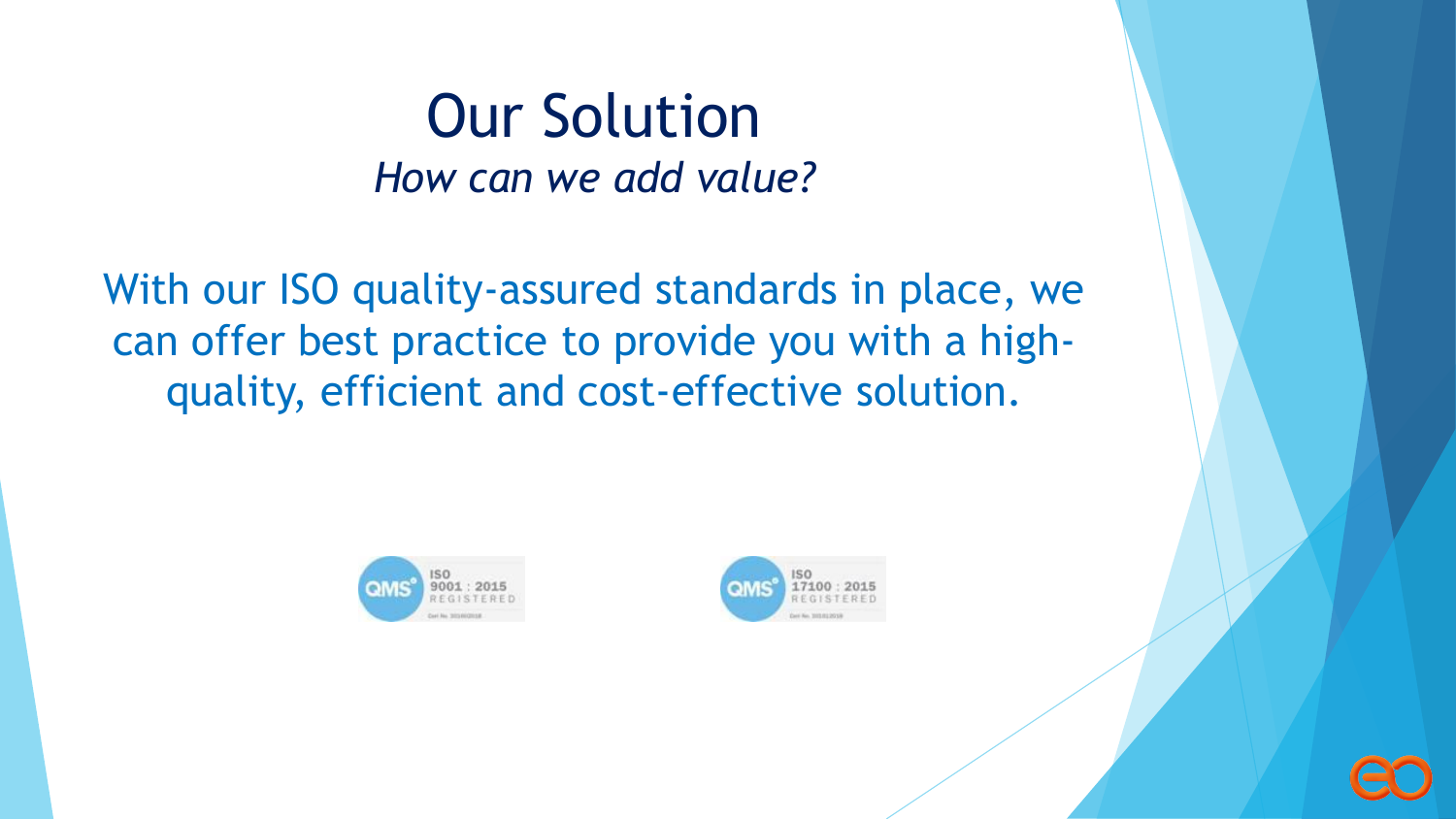## Our knowledge and experience

- ▶ Years of experience working with the Market Research sector
	- Excellent understanding of project requirements
	- $\blacktriangleright$  Knowledge of social listening
	- $\blacktriangleright$  Have the resources to work to tight deadlines



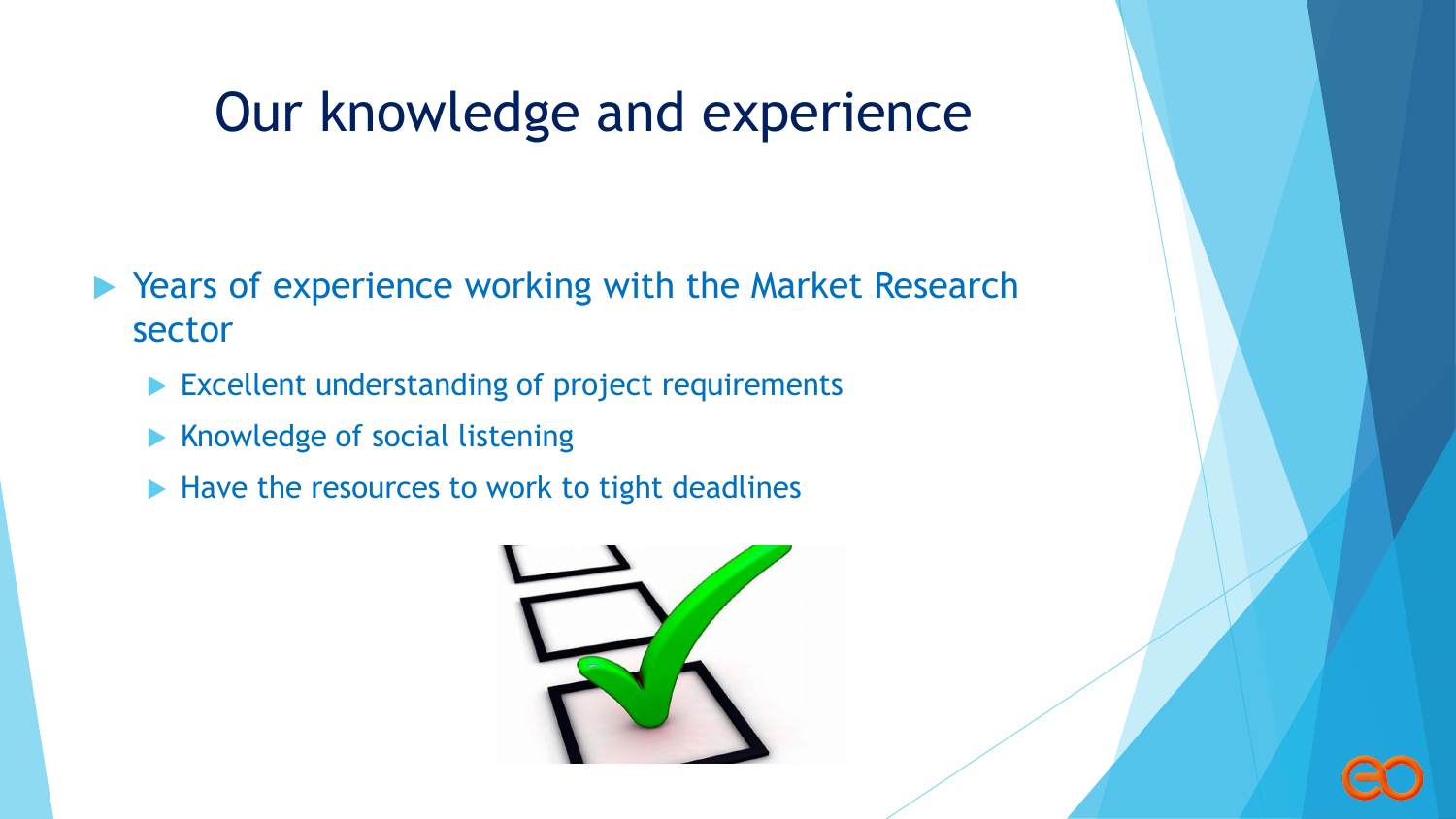# Recruitment

- Screening of potential candidates to identify skills set based on expertise, experience and background
- Vetting of potential candidates to check suitability
- Testing skills to assess capabilities

#### Sources

- Online Platforms
- ▶ Current pool of existing linguists



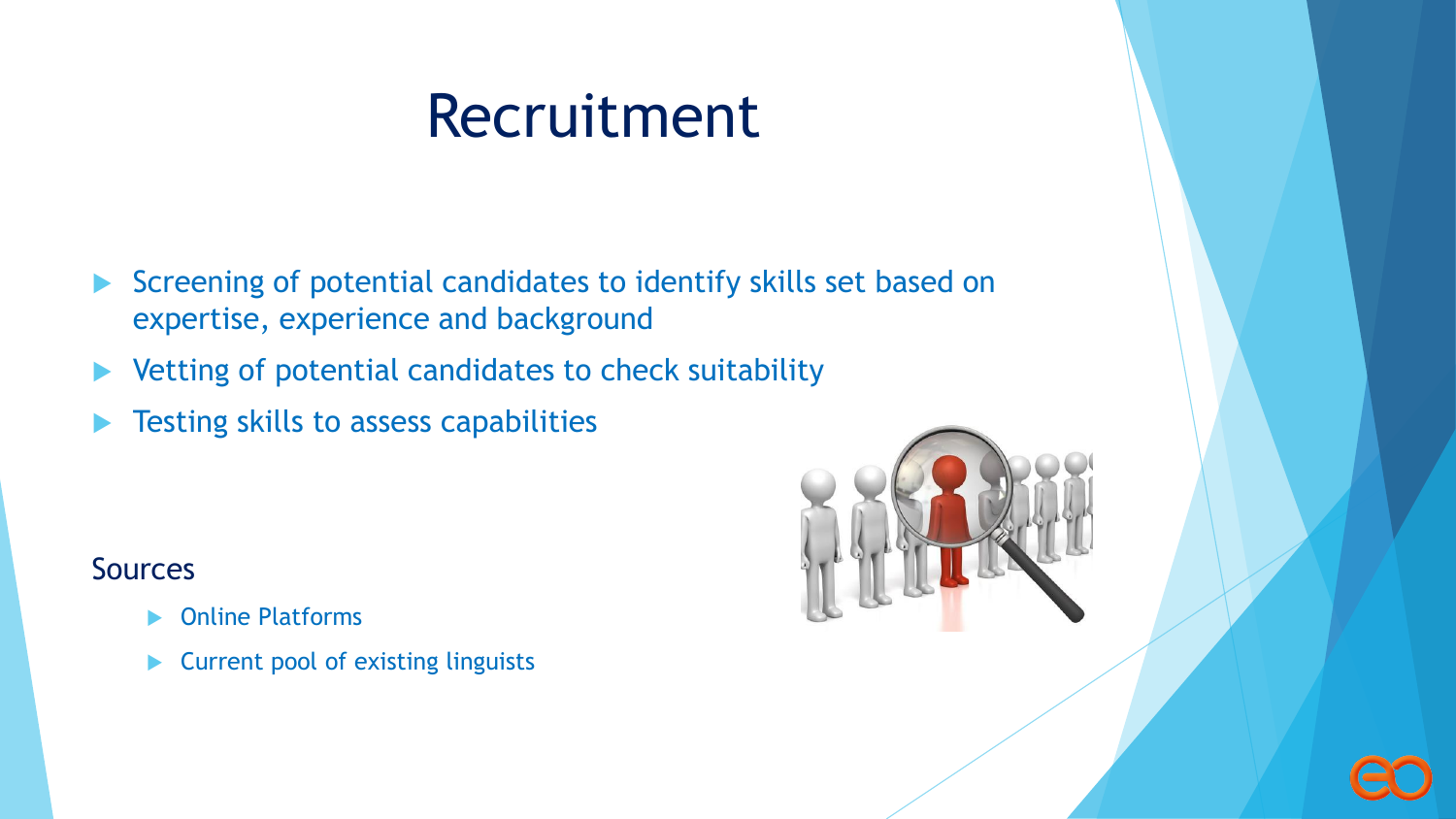# **Training**

Brief us on your requirements and we will replicate your training as many times as required to each of the analysts working on your project to ensure a quality end result.



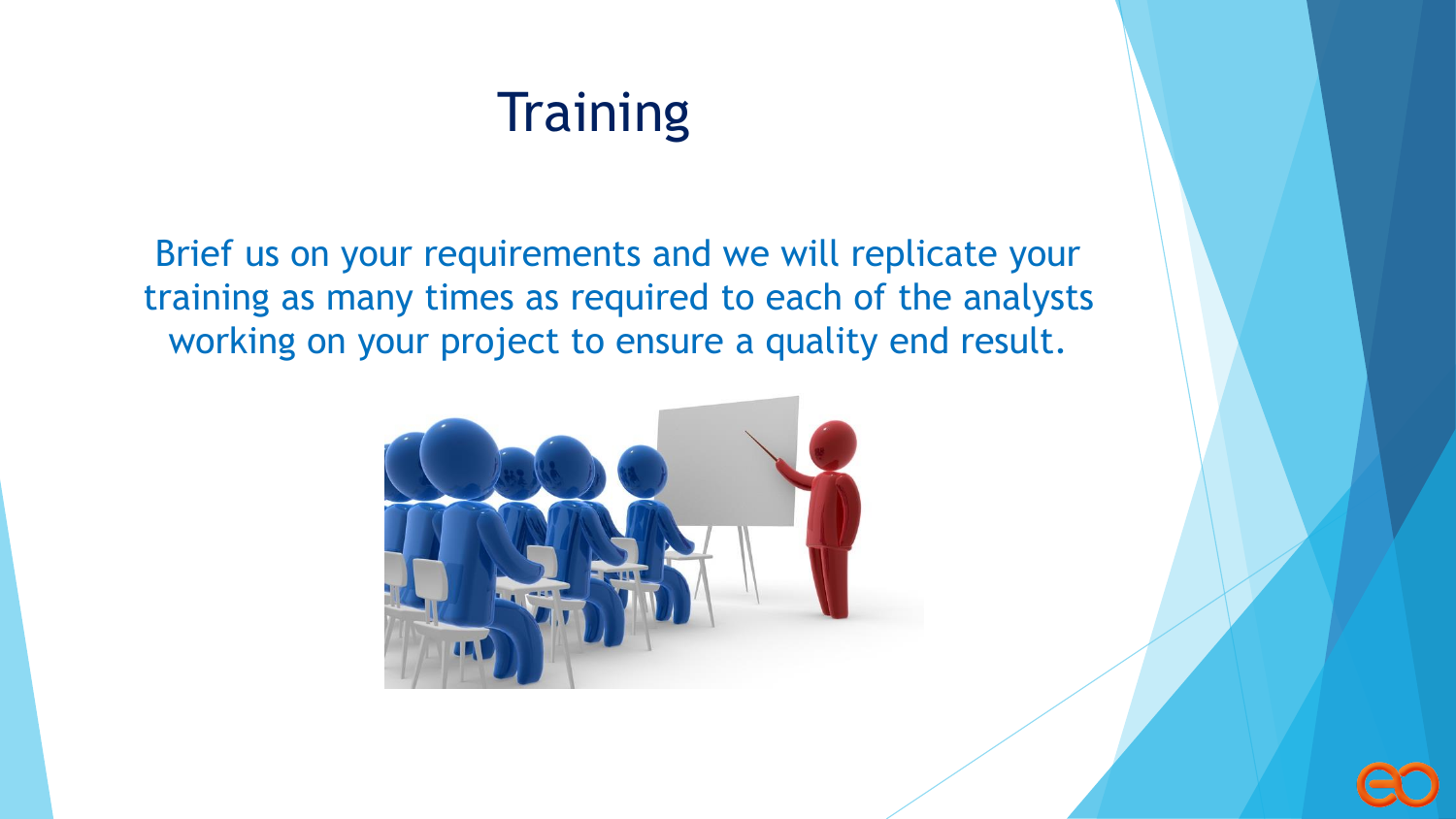#### Dedicated Project Manager

One of our experienced, skilled project managers will take responsibility for your project and will be your one point of contact throughout.

Saving you time, money and hassle!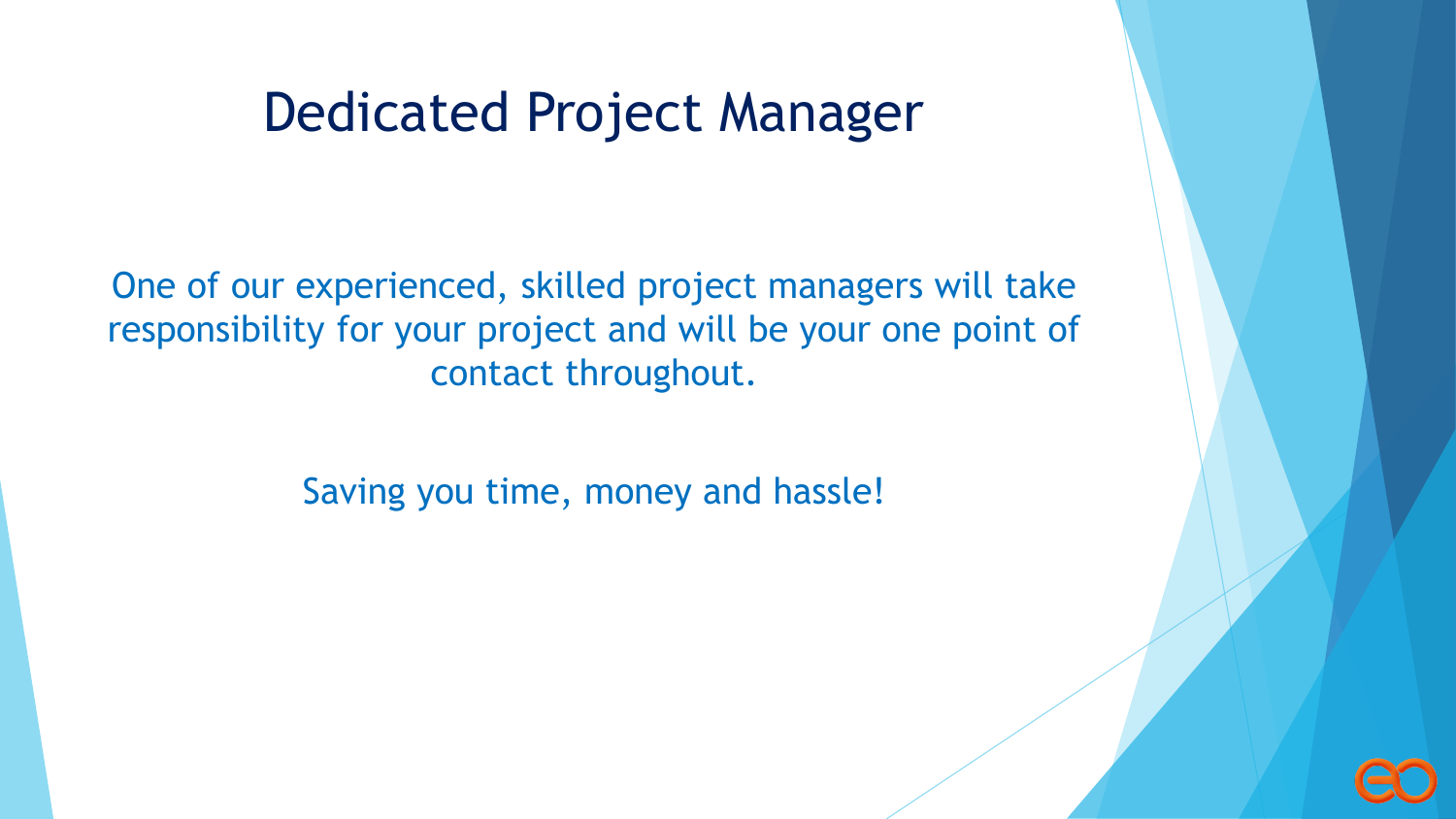# Management of your Projects

- **EXECOMMUNICATING DRAIGHT COMMUNICATION** Communicating brief clearly to assigned analysts
- Dealing with all queries that arise
- Refining the activity of the analysts to ensure all activity meets the project goals
- **IMPLEMENTIFY Implementing robust processes to ensure a strict adherence to deadlines**

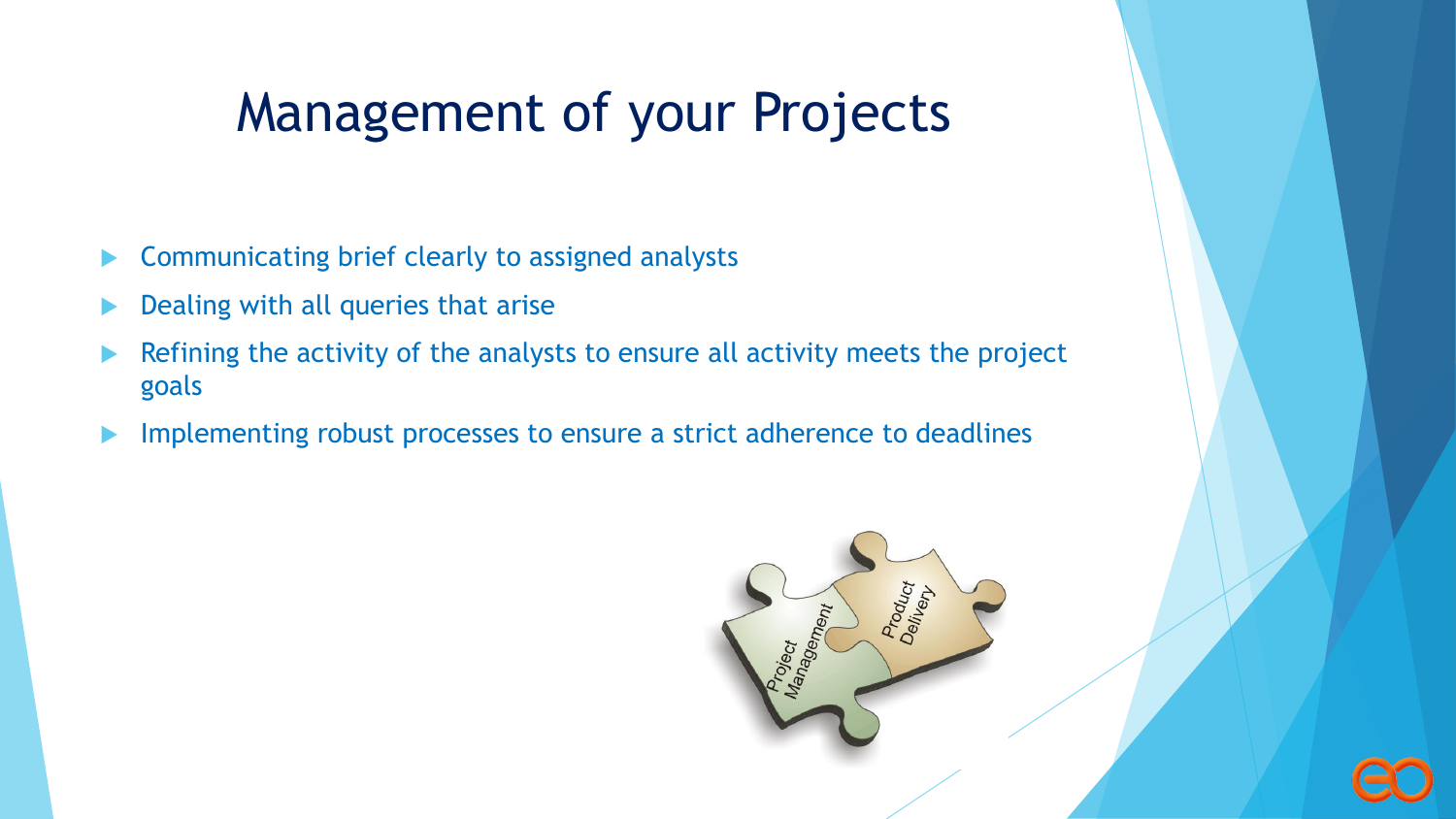# File Presentation

- We understand that presentation of information is crucial for quick and clear analysis
- $\blacktriangleright$  We will work to your exact brief to ensure these requirements are strictly followed and your files are ready for immediate use.

| $\mathbf{C}_{\mathbf{H}}$       |         | $10 - 0 - 0$                                                                                                               |               |                                        |          | Sub Box Bit Count 1 Microsoft Excel                            |                       |                          |   |                               |            | $m = 10 - X$                                  |             |
|---------------------------------|---------|----------------------------------------------------------------------------------------------------------------------------|---------------|----------------------------------------|----------|----------------------------------------------------------------|-----------------------|--------------------------|---|-------------------------------|------------|-----------------------------------------------|-------------|
|                                 | Home    | Insert                                                                                                                     | Page Layout   |                                        | Formulas | Data                                                           | View<br><b>Review</b> | Developer                |   |                               |            | $-0.1$<br>$\omega$                            |             |
|                                 | X       | Calibri                                                                                                                    | $-11$<br>٠    | <b>Bill</b> and                        | 潭        | General<br>$\overline{\phantom{a}}$                            |                       | Conditional Formatting - |   | ges Insert -                  | Σ          | A                                             |             |
| Paste<br>Clipboard <sup>1</sup> | ū.<br>I | $A^*$ $A^*$<br>$B$ $I$<br>$\overline{u}$<br>×<br>$\mathbb{H}$ - $\mathbb{Q}$ -<br>$A -$<br>Font<br>$\overline{\mathbf{u}}$ |               | 困<br>课 律 》<br>Alignment<br>$T_{\rm H}$ |          | $5 - \frac{9}{6}$ ,<br>$^{+6}$ $^{00}$<br>Number<br>$\sqrt{2}$ |                       | Highlight Cells Rules    |   | Delete -<br>Format -<br>Cells | 国<br>$2^r$ | Sort & Find &<br>Filter - Select -<br>Editing |             |
|                                 | A1      |                                                                                                                            | $\bullet$ (a) | $f_k$ 0                                |          |                                                                | H.                    | <b>Top/Bottom Rules</b>  | k |                               |            |                                               |             |
|                                 | A       | $\sf B$                                                                                                                    | $\mathsf{C}$  | D                                      | ε        | F                                                              | R                     | Data Bars                | r | Ф                             | K          | L                                             |             |
| 1                               | $\circ$ |                                                                                                                            |               |                                        |          |                                                                |                       |                          |   |                               |            |                                               |             |
| 2<br>$\overline{3}$             |         |                                                                                                                            |               |                                        |          |                                                                |                       | <b>Color Scales</b>      | ۶ |                               |            |                                               |             |
| 4                               |         |                                                                                                                            |               |                                        |          |                                                                |                       |                          |   |                               |            |                                               |             |
| $\overline{5}$                  |         |                                                                                                                            |               |                                        |          |                                                                |                       | <b>Jcon Sets</b>         | × |                               |            |                                               |             |
| 6                               |         |                                                                                                                            |               |                                        |          |                                                                |                       |                          |   |                               |            |                                               |             |
| $\overline{7}$                  |         |                                                                                                                            |               |                                        |          |                                                                | 西                     | New Rule                 |   |                               |            |                                               |             |
| $\mathbf{g}$                    |         |                                                                                                                            |               |                                        |          |                                                                | 吗                     | Clear Rules              | ٠ |                               |            |                                               |             |
| 9                               |         |                                                                                                                            |               |                                        |          |                                                                |                       | [H] Manage Rules         |   |                               |            |                                               |             |
| 10                              |         |                                                                                                                            |               |                                        |          |                                                                |                       |                          |   |                               |            |                                               |             |
| 11                              |         |                                                                                                                            |               |                                        |          |                                                                |                       |                          |   |                               |            |                                               |             |
| 12                              |         |                                                                                                                            |               |                                        |          |                                                                |                       |                          |   |                               |            |                                               |             |
| 13                              |         |                                                                                                                            |               |                                        |          |                                                                |                       |                          |   |                               |            |                                               |             |
| 14                              |         |                                                                                                                            |               |                                        |          |                                                                |                       |                          |   |                               |            |                                               |             |
| 15                              |         |                                                                                                                            |               |                                        |          |                                                                |                       |                          |   |                               |            |                                               |             |
| 16                              |         |                                                                                                                            |               |                                        |          |                                                                |                       |                          |   |                               |            |                                               |             |
| 17                              |         |                                                                                                                            |               |                                        |          |                                                                |                       |                          |   |                               |            |                                               |             |
| 18                              |         |                                                                                                                            |               |                                        |          |                                                                |                       |                          |   |                               |            |                                               |             |
| 19                              |         |                                                                                                                            |               |                                        |          |                                                                |                       |                          |   |                               |            |                                               |             |
| 20<br>21                        |         |                                                                                                                            |               |                                        |          |                                                                |                       |                          |   |                               |            |                                               |             |
| $\overline{22}$                 |         |                                                                                                                            |               |                                        |          |                                                                |                       |                          |   |                               |            |                                               |             |
| $H - 4$ <b>F</b> $H$            |         | Sheet1                                                                                                                     |               |                                        |          | 65536 Primes Bit Check Excel Sheet3                            | Sub Tal 4             |                          |   |                               |            |                                               | $> 1$       |
| Ready                           |         |                                                                                                                            |               |                                        |          |                                                                |                       |                          |   | (田田田 100% 一)                  |            | $-6 +$                                        | $\bigoplus$ |

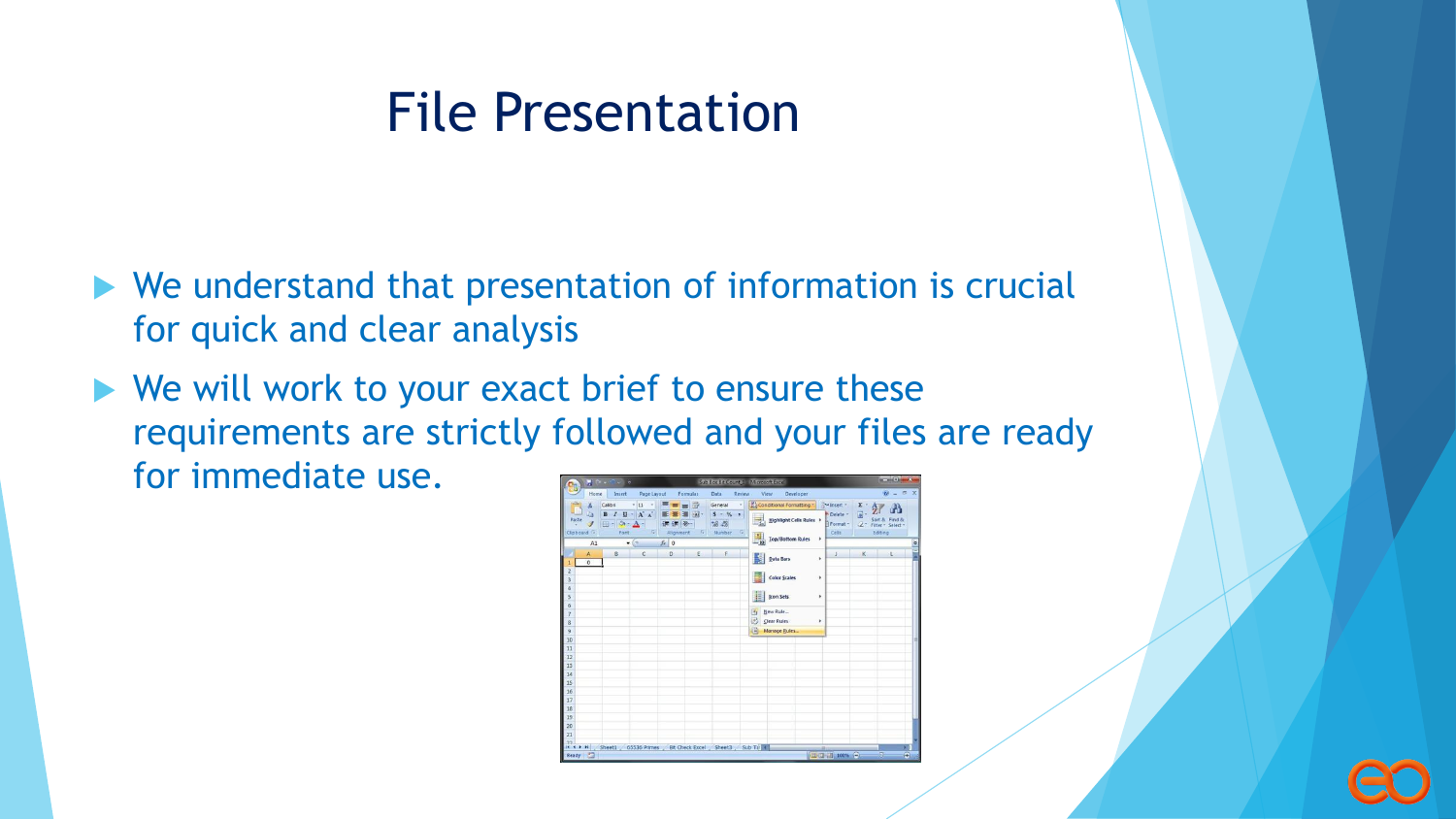## Quality Assurance

All files delivered by our analysts will go through our stringent quality control checks, which include proofreading, editing and clarifying of any ambiguities to ensure the final product meets our exacting standards before being delivered to Client X



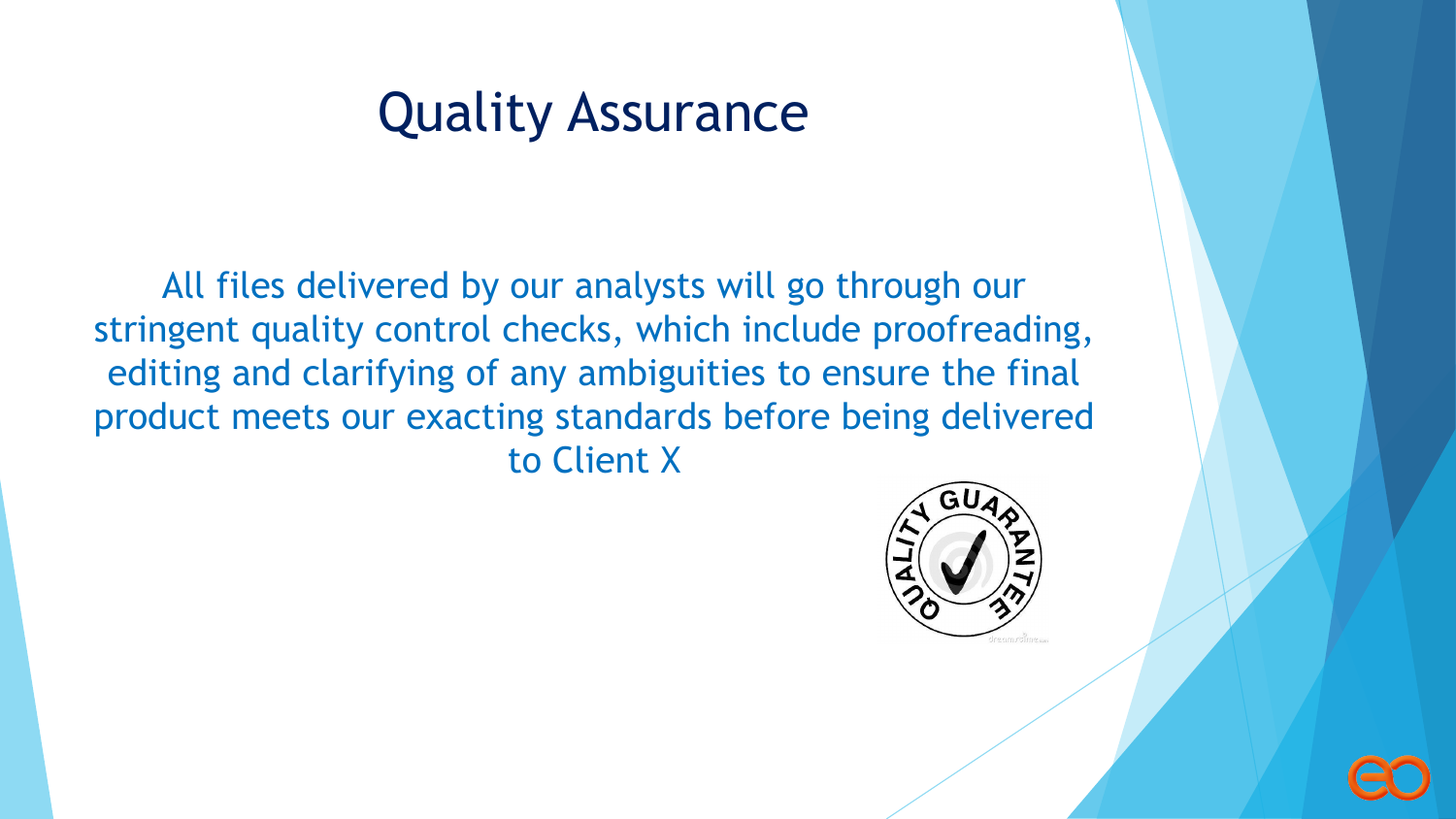## Bespoke Service

[Company Name] offers a tailored service, with packages that are the most cost-effective, time efficient option, whilst still maintaining the highest levels of quality.